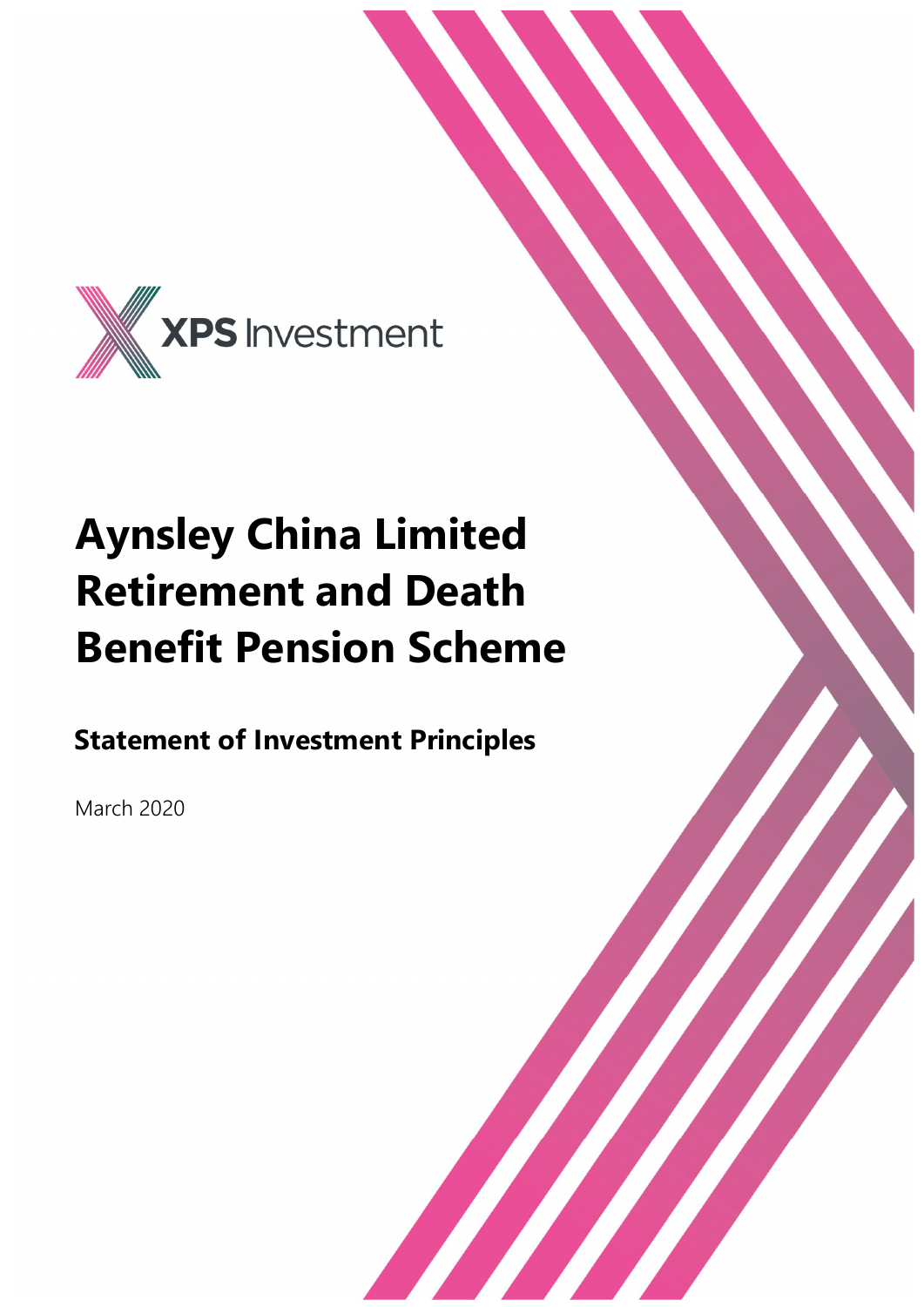## **Contents**

|    | 01 Introduction                              | 3                 |
|----|----------------------------------------------|-------------------|
|    | 02 Scheme Governance                         | 4                 |
|    | 03 Investment Objectives                     | 5                 |
|    | 04 Asset Allocation Strategy                 | 6                 |
|    | 05 Monitoring                                | 8                 |
|    | 06 Fees                                      | 9                 |
| 07 | <b>Risks</b>                                 | 10                |
|    | 08 Other Issues                              | $12 \overline{ }$ |
|    | Appendix A Responsibilities                  | 13                |
|    | Appendix B Pooled Funds and Asset Allocation | 15                |

**Disclaimers, confidentiality and non-disclosure**

This report has been prepared for you under our terms of engagement for the purpose of performance monitoring. This report is up to date as of March 2020. It is confidential and may not be disclosed (in whole or in part) without our written consent.

We do not accept any responsibility or liability to any third party. We retain all copyright and intellectual property rights.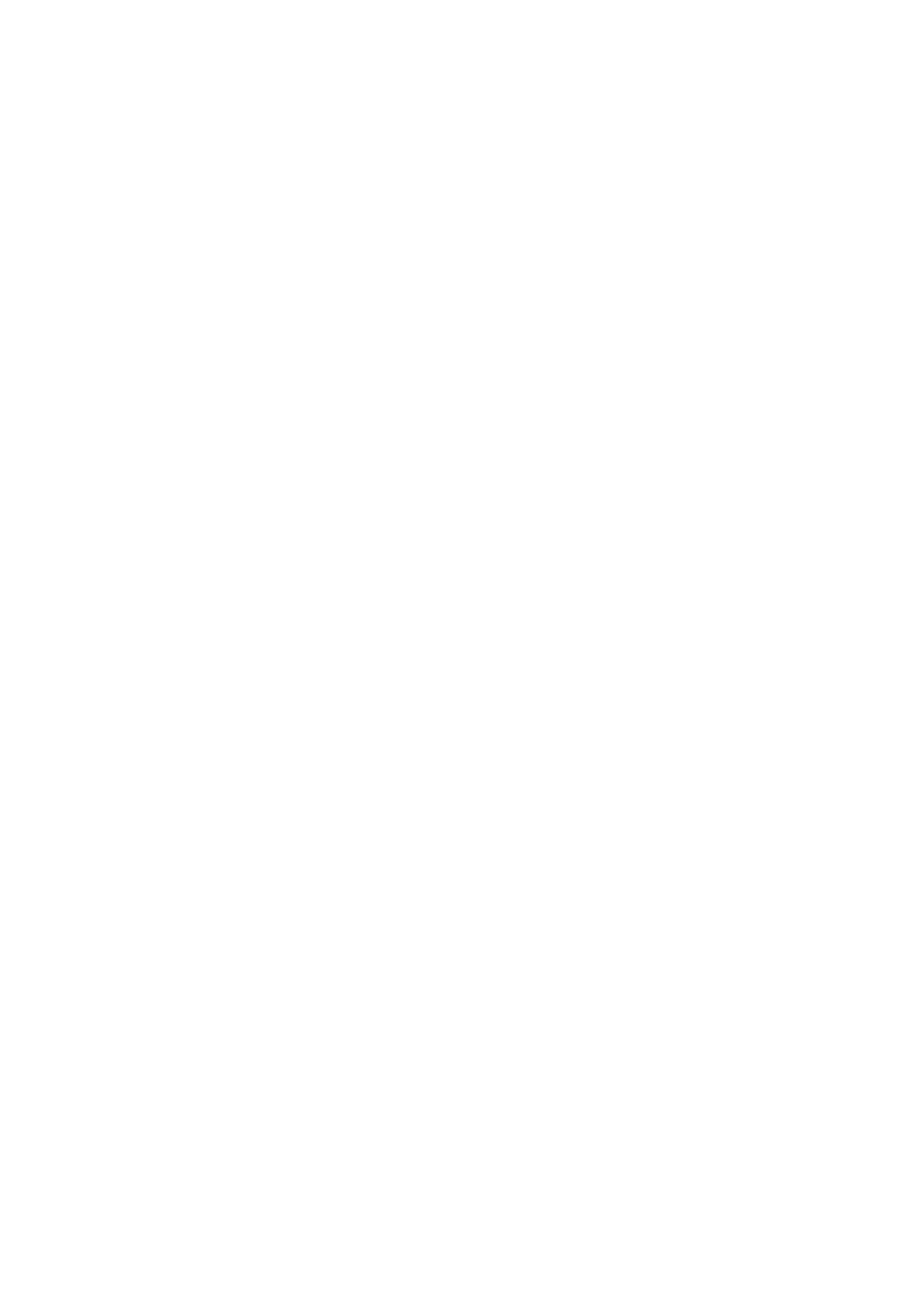# 03 **Investment Objectives**

The Trustees' primary investment objective for the Scheme is to achieve an overall rate of return that is sufficient to ensure that assets are available to meet all liabilities as and when they fall due. In doing so, the Trustees also aim to maximise returns at an acceptable level of risk.

The Trustees believe that their investment objectives and the resultant investment strategy are consistent with the actuarial valuation methodology and assumptions used by the Scheme Actuary.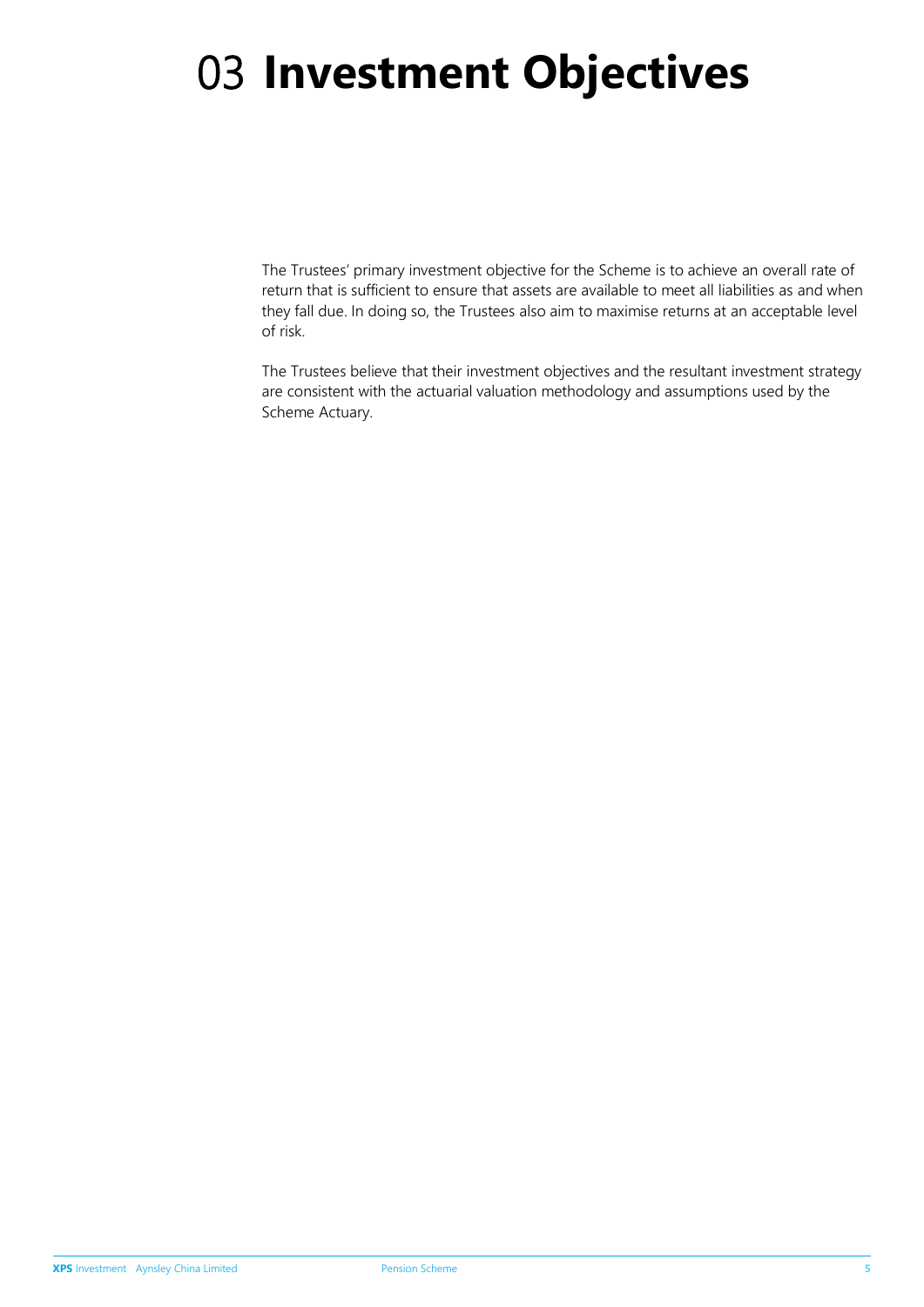# 04 **Asset Allocation Strategy**

The Trustees have taken the view that the investment objective is best achieved by determining, and investing in accordance with, an appropriate split between "growth" assets (e.g. equities, property, high-yield corporate bonds and 'rotational' funds) and "matching" assets (e.g. fixed and index-linked gilts and high quality corporate bonds).

The allocation between the asset classes making up the growth and matching assets will vary over time to reflect, amongst other factors, the profile of the liabilities, the perceived relative value of the different asset classes and the perceived risk to the primary investment objective arising from any shortfall in the funding of the Scheme. The current benchmark and target allocation is set out in Appendix B and any changes in such allocations will only be made after receiving written advice from the Investment Advisers that such allocation remains consistent with the investment objectives.

Due to the size of the fund, the Trustees have decided to use pooled funds to invest the Scheme's assets.

#### **04.01 Rebalancing Policy**

The proportions invested in each asset class will be managed by the Investment Manager in line with the allocation set by the Trustees. The Investment Manager will be instructed to manage the allocation of the assets on a weekly basis in line with specific control ranges, as detailed in the table above. The Trustees, in conjunction with the Advisers, will also monitor the actual asset allocation of the Scheme at the end of each calendar quarter and at Trustee meetings.

#### **04.02 Rates of Return**

The target rates of return for each asset class are detailed in Appendix B.

#### **04.03 Diversification**

The choice of asset classes is designed to ensure that the Scheme's investments are adequately diversified given the Scheme's circumstances. The Trustees will monitor the strategy after each triennial valuation, and more regularly if deemed appropriate by the Trustees and the Advisers, to ensure that they are comfortable with the level of diversification.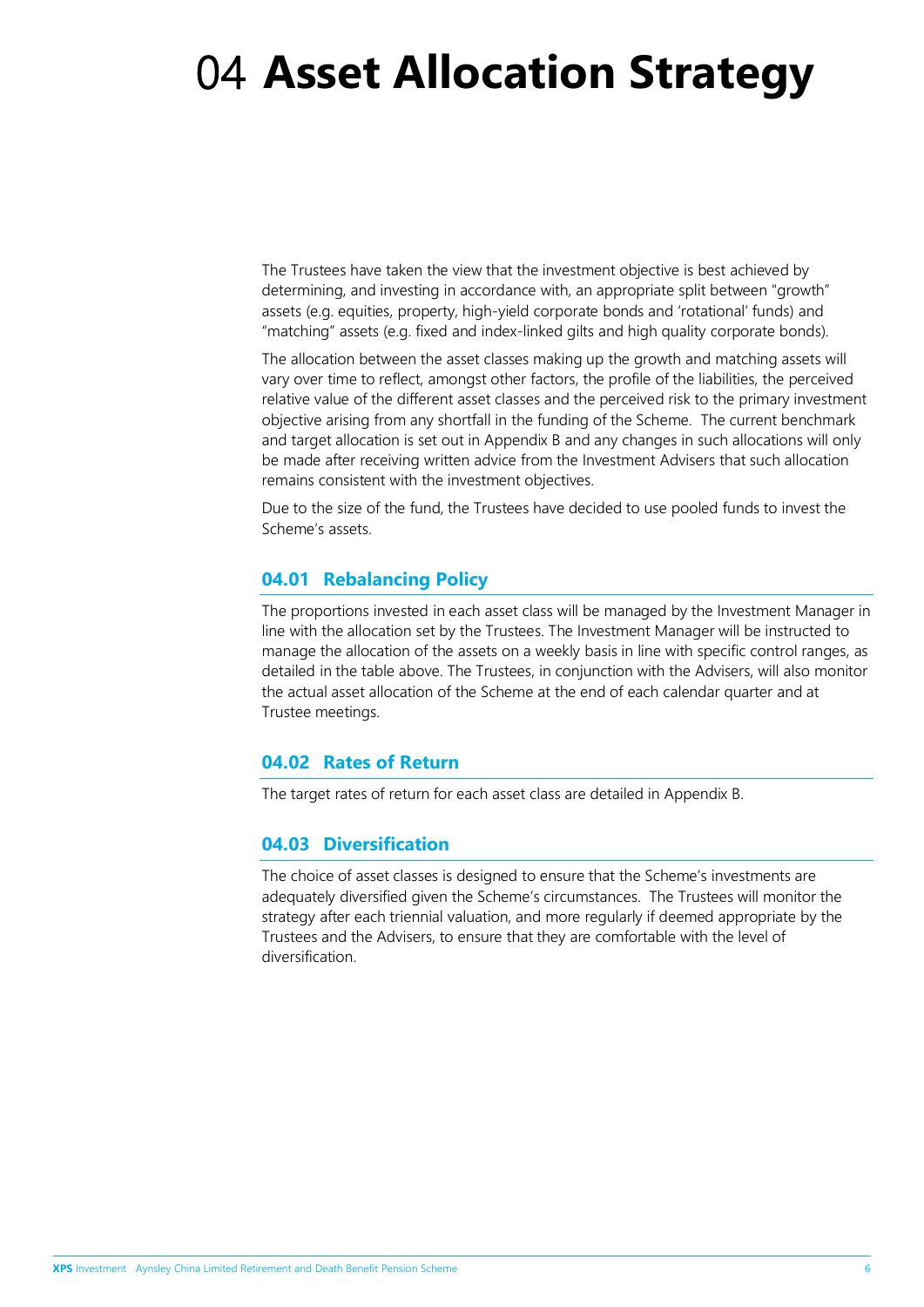### Asset Allocation Strategy continued

#### **04.04 Suitability**

The Trustees have taken advice from the relevant Advisers to ensure that the asset allocation strategy is suitable for the Scheme, given its liability profile, any legal requirements, regulatory guidance and specifications in the Trust Deed.

#### **04.05 Liquidity**

The Trustee will maximise liquidity by ensuring that all non-cash assets are held in pooled funds with frequent dealing dates.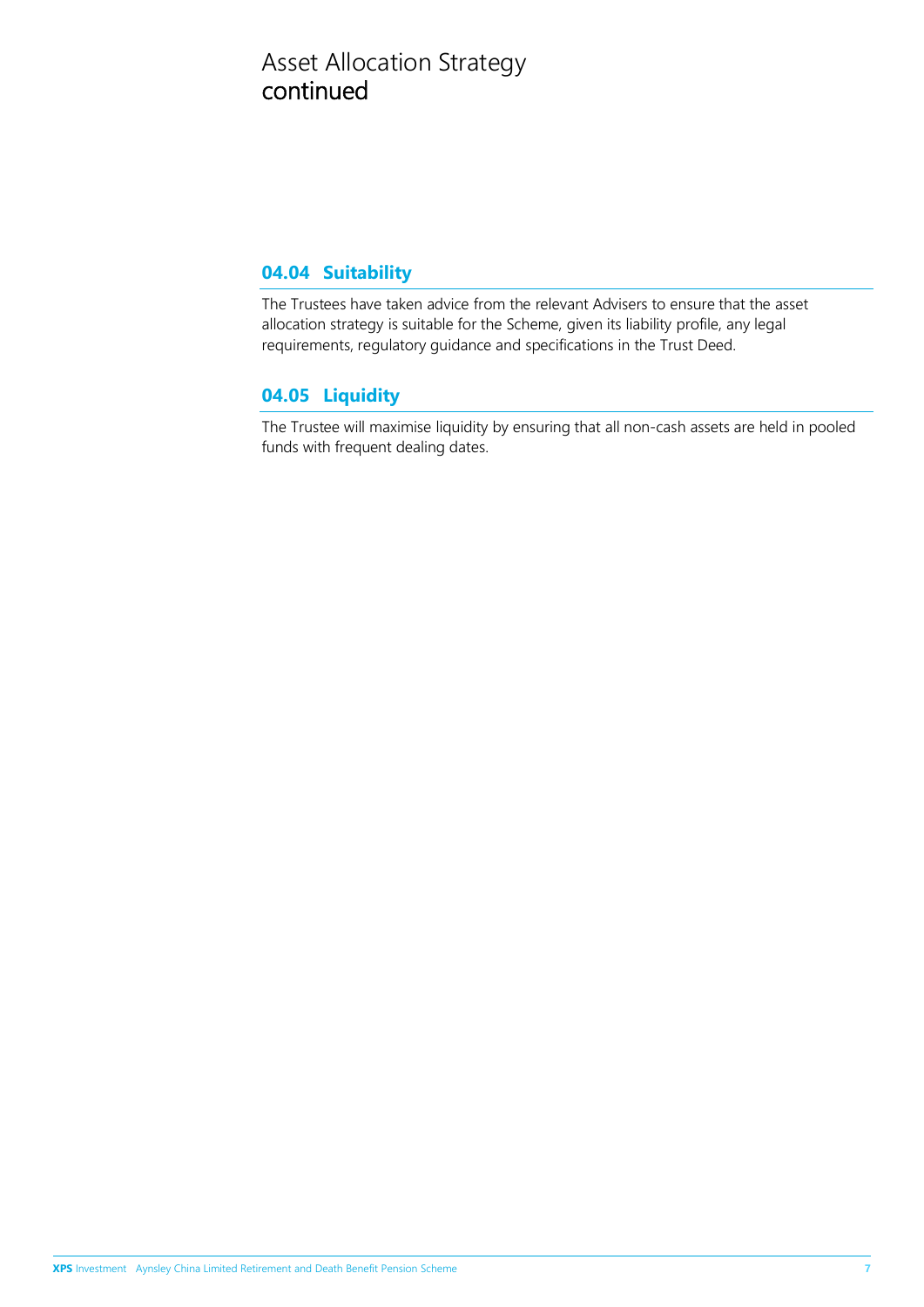# 05 **Monitoring**

#### **05.01 Pooled Funds**

The Trustees will monitor the performance of the fund against their stated performance objectives.

The Trustees, or the Advisers on behalf of the Trustees, will regularly review the performance of the fund to satisfy themselves that the fund remain suitable.

If the Trustees are not satisfied with the performance of the fund they will ask the manager of the fund what steps they intend to take to rectify the situation. If the fund still does not meet the Trustees' requirements, they will look to purchase other funds - potentially with a different manager - after consultation with the Investment Adviser.

#### **05.02 Advisers**

The Trustees will monitor the advice given by the Advisers on a regular basis.

#### **05.03 Other**

The Trustees are required to review this SIP on a triennial basis, or, without undue delay, following any changes to the investment strategy.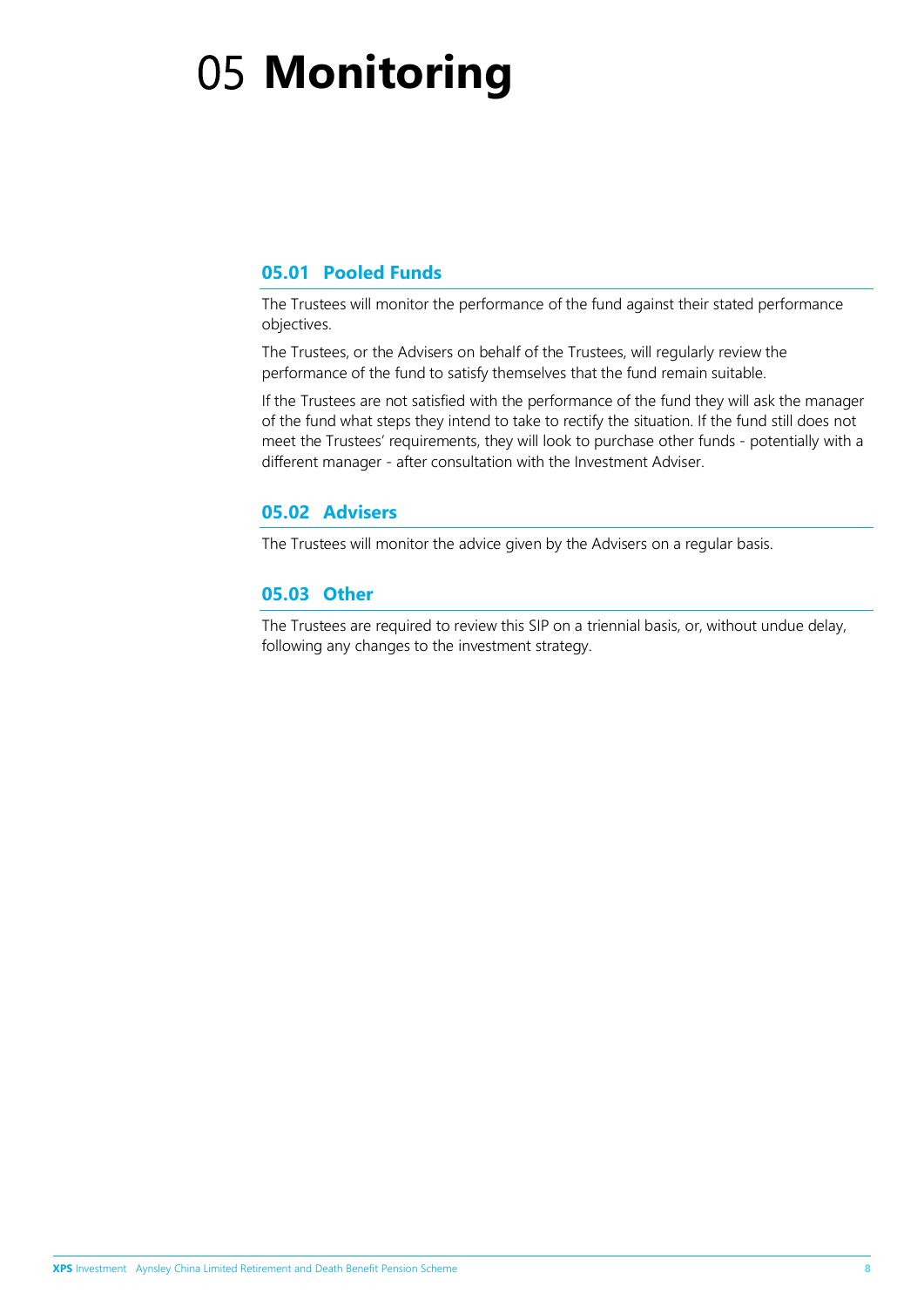### 06 **Fees**

#### **06.01 Funds**

The Trustees will ensure that the fees charged by the fund and their expense ratios are consistent with levels typically available in the industry for active funds. The current fee basis for each of the funds is set out in Appendix B.

The Trustees are aware of the investment manager policy regarding soft commission arrangements. Information about the investment managers' fees, commissions and other transaction costs is available in the annual report of the pooled funds in accordance with the Financial Conduct Authority ('FCA') Disclosure Code.

#### **06.02 Advisers**

Fees paid to the Advisers are based either on actual time spent and hourly rates for relevant individuals, or on fixed fees agreed in advance for specifically defined projects.

#### **06.03 Custodian**

There is no custodian appointed directly by the Trustees.

#### **06.04 Trustees**

The Trustees expenses are met and they are given time off from their other employment duties to attend the periodic Trustee meetings.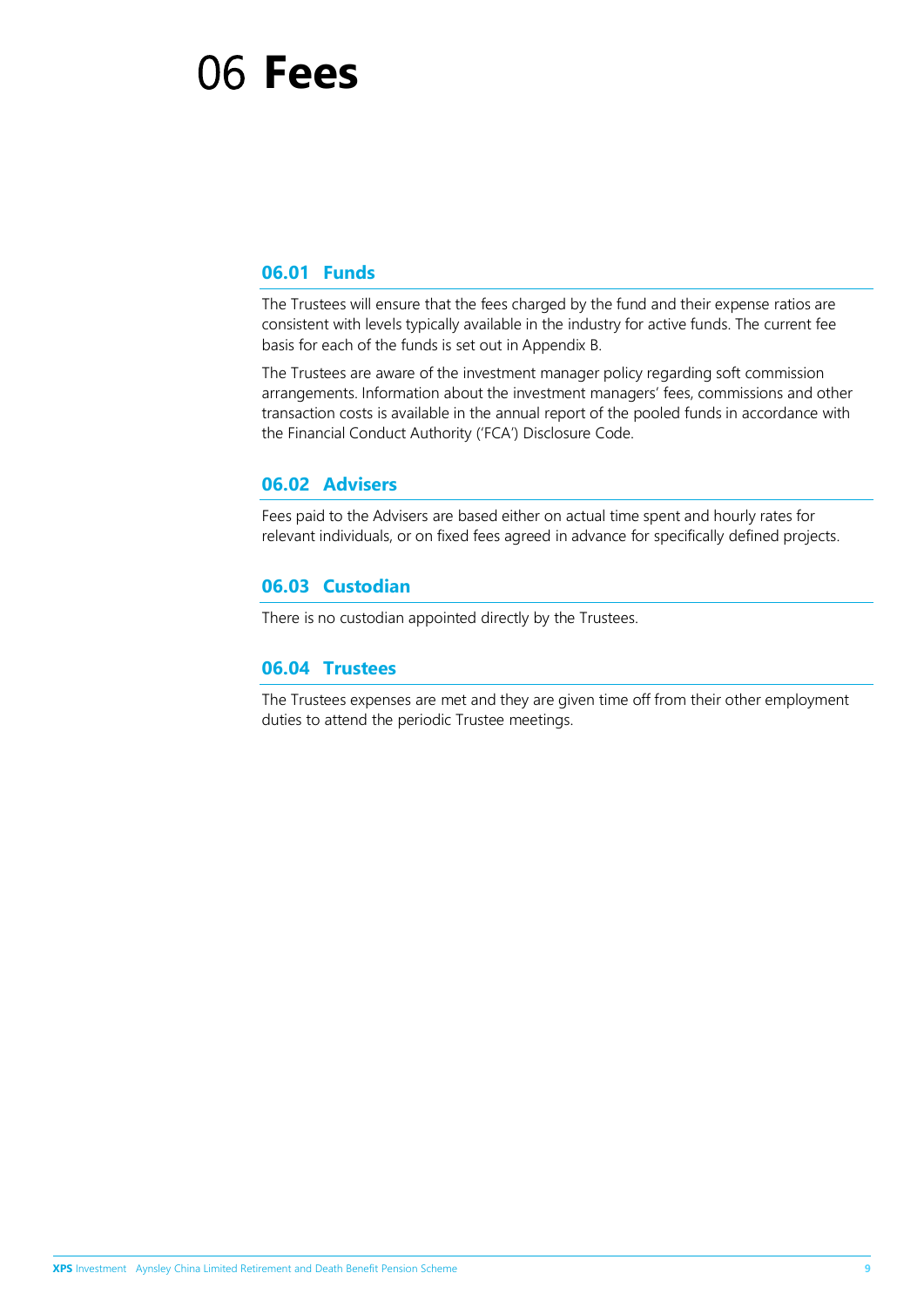## 07 **Risks**

The Trustees recognise a number of risks involved in the investment of assets of the Scheme:

- i. Interest rate risk the risk that liabilities will increase as a result of a fall in interest rates is measured by reference to the percentage of liabilities that are interest rate hedged and addressed by holding a significant proportion of the Scheme in assets that are matching assets that will increase in value as interest rates fall.
- ii. Inflation risk the risk that liabilities will increase as a result of an increase in the expected rate of inflation is measured by reference to the percentage of liabilities that are inflation hedged and managed by holding assets such as equities that are expected to increase in value in the long term as a result of inflation and by holding index-linked-gilts whose value increases as inflation expectations increase.
- iii. Diversification risk the risk that the Scheme is exposed to a significant loss from esoteric factors relating to a single investment are measured by reference to the maximum exposure limits in each pooled fund and addressed by investing in pooled funds that have minimum diversification requirements.
- iv. Liquidity risk the risk that liabilities cannot be met when due is considered too insignificant to measure and is addressed through the use of pooled funds, the majority of which have frequent redemption dates, and by ensuring the Scheme's investment is not disproportionate relative to the overall size of the pooled fund(s).
- v. Underperformance risk the risk of pooled funds failing to achieve their target returns is measured by reference to how much discretion the manager of each pooled fund has relative to the benchmark and by regularly reviewing the asset allocation against the target. Underperformance risk is managed by investing in passive funds except where there is a reasonable expectation that a manager can add value and through the rebalancing policy.
- vi. Market risk the risk of the Scheme failing to meet its investment objectives due to a general decline in markets is measured by reference to the expected volatility of return seeking assets relative to equity markets and is managed by investing across a diverse selection of return seeking assets which are expected to have uncorrelated returns.
- vii. Organisational risk the risk of losses arising through operational mistakes or errors is measured by reference to the number of past such operational losses and is managed by seeking to minimise the number of changes to the pooled funds.
- viii. Sponsor risk the risk that the Employer ceases to exist or otherwise is unable to fully support the Scheme is measured by reference to the strength of the Employer covenant and is managed by ensuring the asset allocation strategy takes into account the level of sponsor risk.
- ix. Currency risk the risk of losses through depreciation of non-sterling currencies is measured by reference to the exposure of the Scheme to pooled funds with unhedged currency risk and is managed by investing predominantly in sterling assets and only taking currency risk where it increases the level of diversification.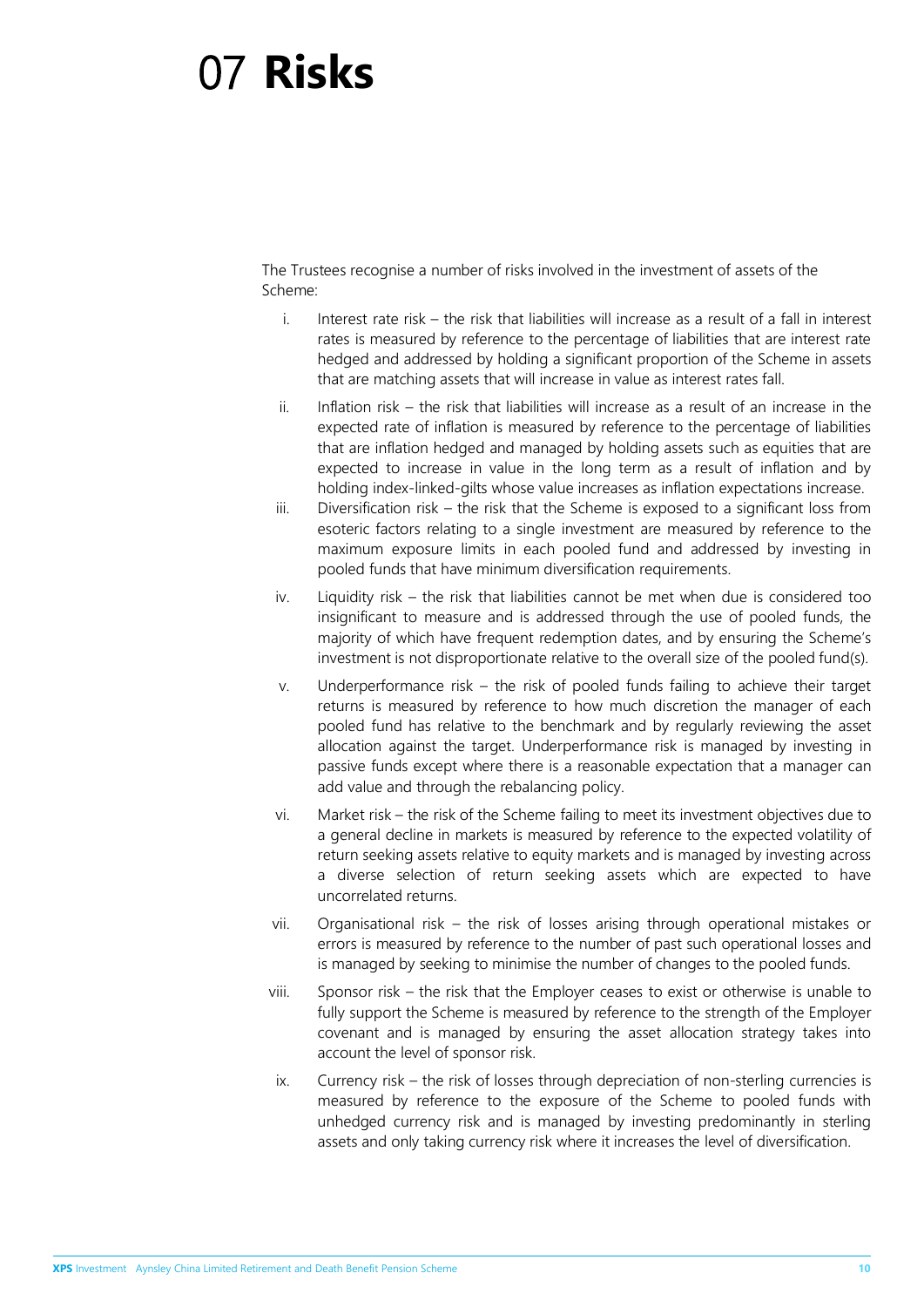### Risks continued

- x. Credit risk the risk that a bond issuer will default on its obligations is measured by reference to the exposure of pooled funds to corporate or emerging market debt and is managed by investing in pooled funds with a diversified list of credits.
- xi. Counterparty risk the risk that a counterparty fails whilst owing money on a derivative contract is measured by reference to the exposure to such counterparties and is managed by ensuring the Investment Manager chooses counterparties with a strong credit rating.
- xii. Environmental, Social and Governance risk the risk that environmental, social and governance factors are not given significant consideration. This is addressed by having a policy whereby such factors should be given appropriate consideration in relation to current and future investment decisions made.

The Trustees will keep these risks under regular review.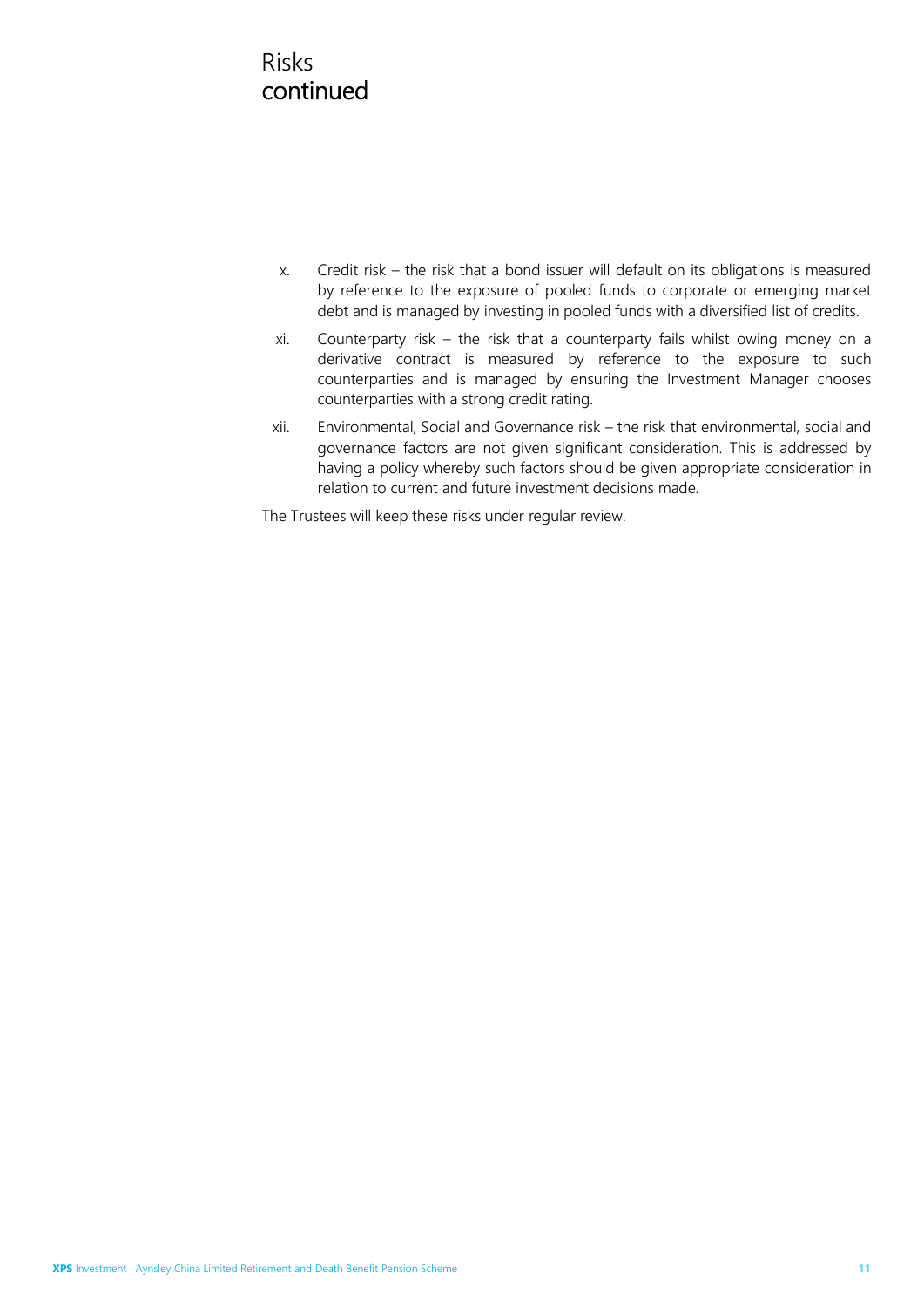## 08 **Other Issues**

#### **08.01 Statutory Funding Requirement**

The Trustees will obtain and consider proper advice on the question of whether the investments are satisfactory having regard to both the investment objectives and the requirement to meet statutory funding requirements. The funding position is reviewed periodically by the Scheme Actuary, with a full actuarial valuation every three years.

The Trustees will consider with their appointed advisers whether the results of these actuarial valuations suggest that any change to investment strategy is necessary to ensure continued compliance with the statutory funding requirement.

#### **08.02 Environmental, Social and Governance**

The Trustees have determined their approach to financially material considerations over the Scheme's long term funding horizon – including environmental, social and corporate governance ("ESG") factors – by acknowledging that there can be risks relating to them. The Trustees have delegated the ongoing monitoring and management of ESG risks and those related to climate change to the Scheme's investment managers. The Trustees require the Scheme's investment managers to take ESG and climate change risks into consideration within their decision-making, recognising that how they do this will be dependent on factors including the characteristics of the asset classes in which they invest.

The Trustees will seek advice from the Investment Adviser on the extent to which their views on ESG and climate change risks may be taken into account in any future investment manager selection exercises. Furthermore, the Trustees will monitor the processes and operational behaviour of the investment managers from time to time, to ensure they remain appropriate and in line with the Trustees' requirements as set out in this Statement.

The Trustees have delegated responsibility for the exercise of rights (including voting rights) attached to the Scheme's investments to the investment managers and encourages them to vote whenever it is practical to do so on financially material matters including those deemed to include a material ESG and/or climate change risk in relation to those investments.

Further, the Trustees' policy is that non-financial matters should not be taken into account in the selection, retention and realisation of investments.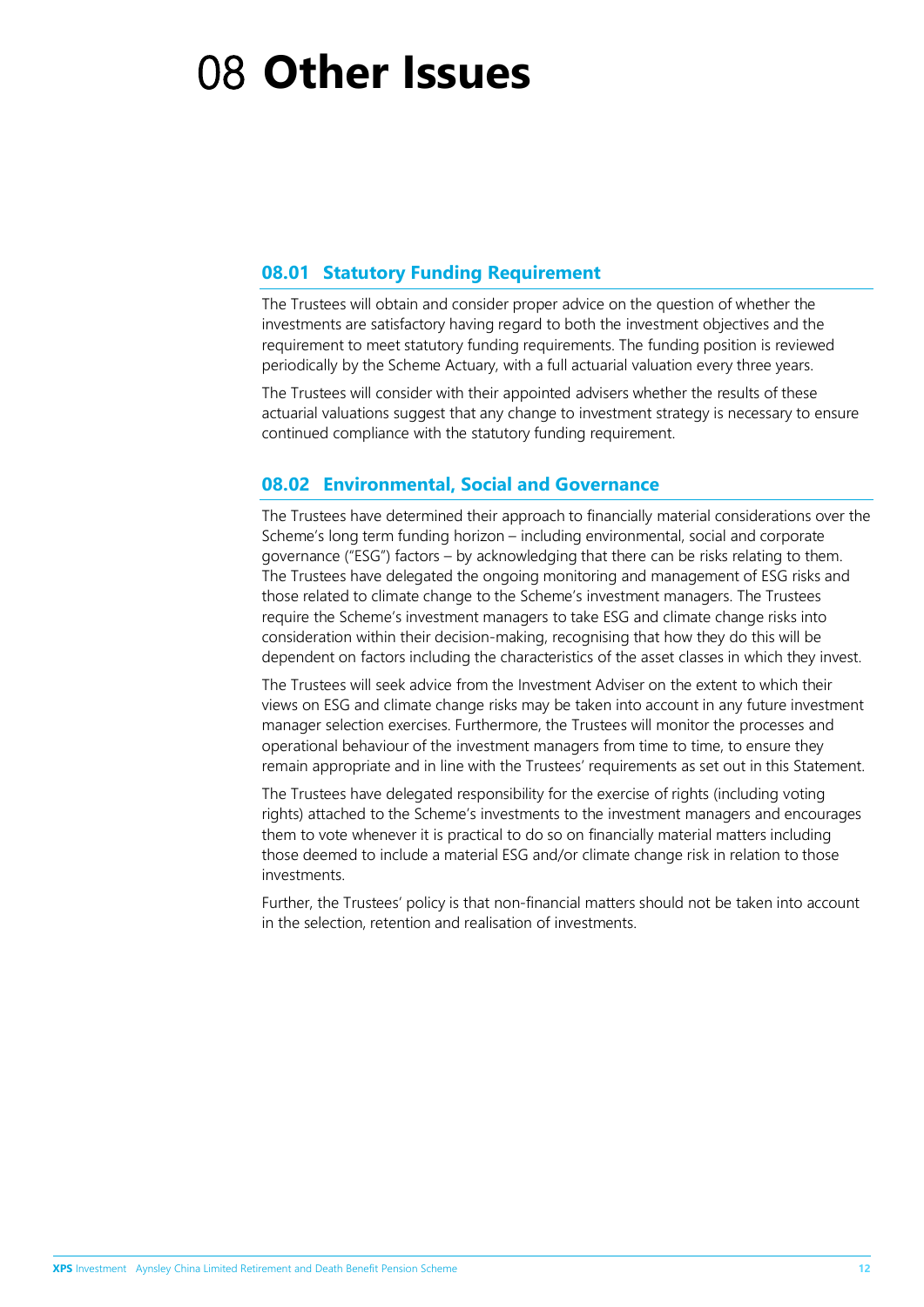## Appendix A Responsibilities

#### **Trustees**

The Trustees of the Scheme are responsible for, amongst other things:

- i. Determining the investment objectives of the Scheme and reviewing these from time to time.
- ii. Agreeing an investment strategy designed to meet the investment objectives of the Scheme.
- iii. Reviewing triennially the content of this SIP and modifying it if deemed appropriate, in consultation with the Advisers.
- iv. Reviewing the suitability of the investment policy following the results of each actuarial or investment review, in consultation with the Advisers.
- v. Assessing the quality of the performance and process of the pooled funds by means of regular reviews of the investment results and other information, by way of meetings and written reports, in consultation with the Advisers.
- vi. Selecting pooled funds which are consistent with the investment strategy after consultation with the Advisers.
- vii. Assessing the ongoing effectiveness of the Advisers.
- viii.Consulting with the Employer when reviewing investment policy issues.
- ix. Monitoring compliance of the investment arrangements with this SIP on an ongoing basis.
- x. Informing the Advisers of any changes to Scheme benefits, significant changes in membership.
- xi. Assessing the risks assumed by the Scheme at a total Scheme level as well as on a fund by fund basis.

#### **Investment Manager**

The Investment Manager will be responsible for, amongst other things:

- i. Ensuring the asset classes remain within the controlled ranges or otherwise advising the Trustees if for any reason this is not achievable.
- ii. Providing the Trustees with sufficient information each quarter to facilitate the review of the pooled funds, including:
	- a. A report of the strategy followed during the quarter.
	- b. The rationale behind past and future strategy.
	- c. A full valuation of the assets and a performance summary.
	- d. Transaction report and cash reconciliation.
	- e. Corporate actions taken by the Investment Manager.
	- f. Any changes to the process applied to the portfolio.
	- g. Future intentions in the investment management of the Scheme's assets.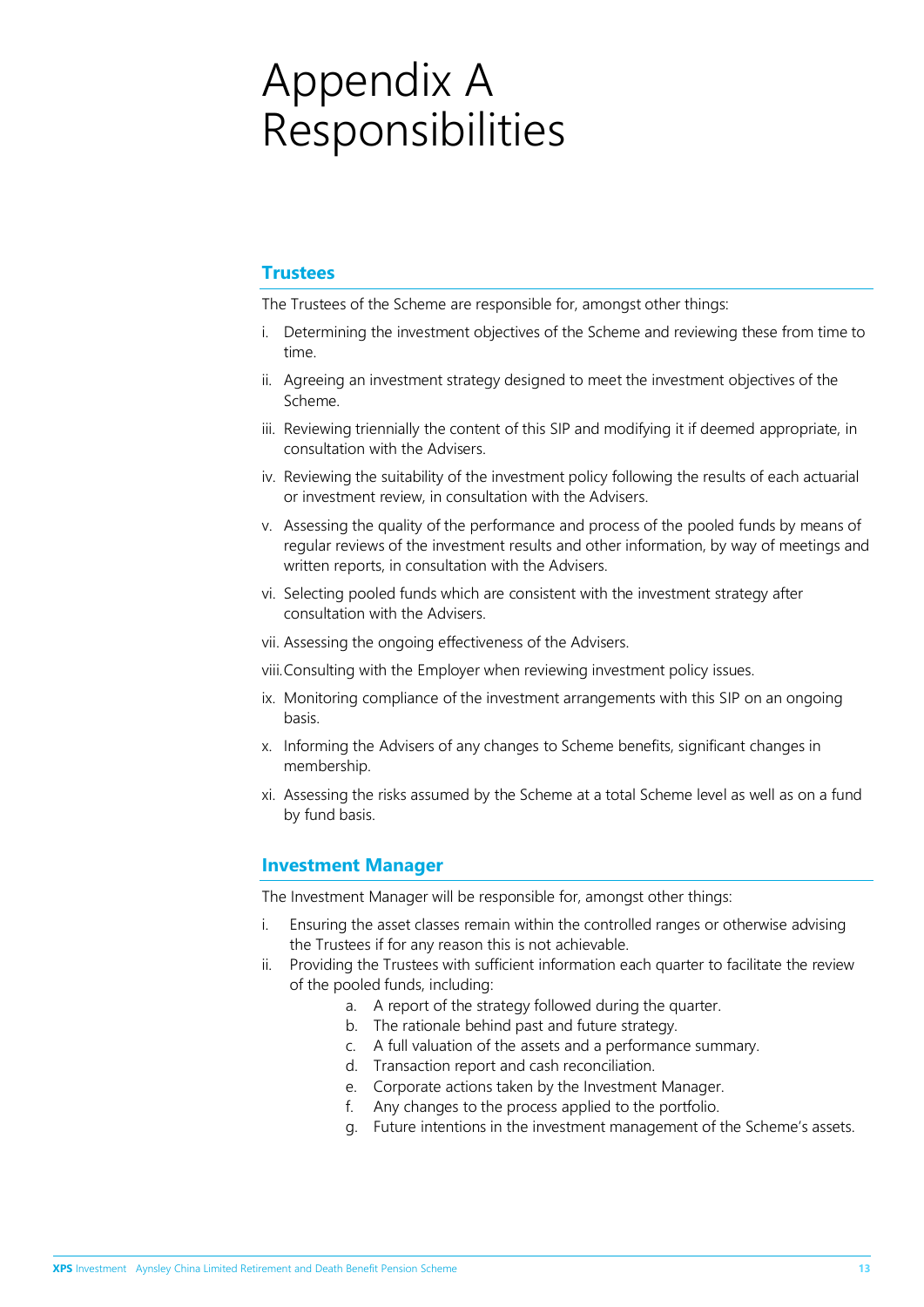### Appendix A Responsibilities continued

- ii. Informing the Trustees immediately of:
	- a. Any breach of the asset class controlled ranges that have come to their attention.
	- b. Any serious breach of internal operating procedures.
	- c. Any material change in the knowledge and experience of those involved in managing the Scheme's investments.

#### **Investment Adviser**

The Investment Adviser will be responsible for, amongst other things:

- i. Participating with the Trustees in reviews of this SIP.
- ii. Advising the Trustees how any changes within the Scheme's benefits, membership and funding position may affect the manner in which the assets should be invested.
- iii. Advising the Trustees of any changes in the funds that could affect the interests of the Scheme.
- iv. Advising the Trustees of any changes in the investment environment that could either present opportunities or problems for the Scheme.
- v. Undertaking reviews of the Scheme's investment arrangements including reviews of the asset allocation policy and current pooled funds and advising on the selection of new funds.

The Trustees may seek advice from the Investment Advisor with regard to both strategic and tactical investment decisions; however, they recognise that they retain responsibility for all such decisions, including those that concern investments and disinvestments relating to cash flows.

#### **Scheme Actuary**

The Scheme Actuary will be responsible for, amongst other things:

- i. Performing the triennial (or more frequently as required) valuations and advising on the appropriate contribution levels.
- ii. Commenting on the appropriateness of the investment strategy relative to the liabilities of the Scheme at the triennial valuations.
- iii. Advising the Trustees of any changes to contributions levels and funding level.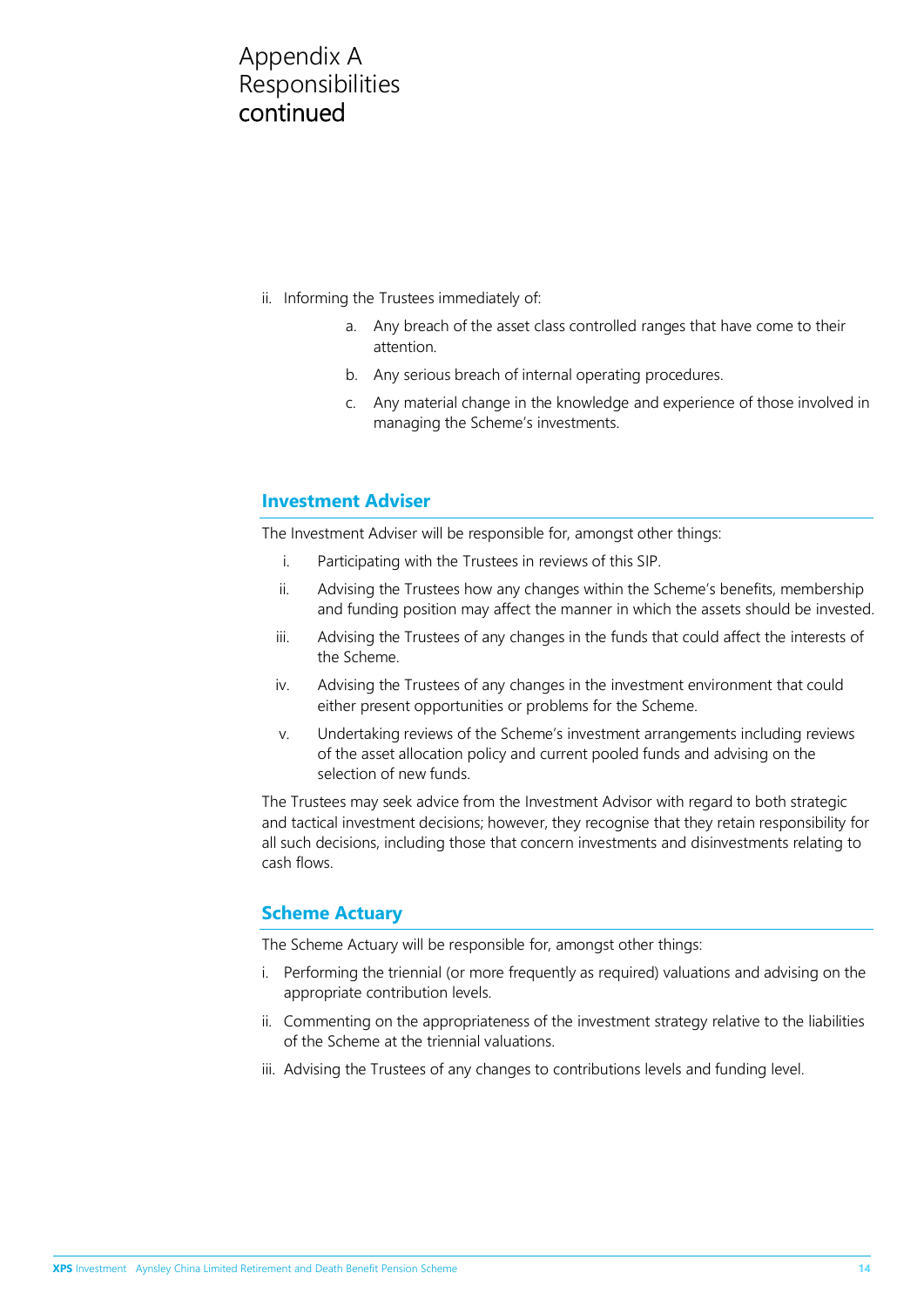### Appendix B Pooled Fund and Asset Allocation

The Trustees have appointed one Investment Manager: Royal London Pensions ('RLP'), to manage the assets of the Scheme.

Having considered advice from the Advisers, and also having due regard for the objectives, the current liabilities of the Scheme together with their expected timing, the risks of and to the Scheme and the covenant of the Employer, the Trustees have decided upon the following benchmark allocation as being the basis for measuring investment performance:

| Asset                  | <b>Strategic asset allocation</b><br>℅ | <b>Actual Asset allocation as</b><br>at 1 May 2019<br>% |
|------------------------|----------------------------------------|---------------------------------------------------------|
| Equity                 | 62                                     | 55                                                      |
| Property               | 14                                     | 15                                                      |
| Commodities            | 5                                      | 5                                                       |
| <b>High Yield</b>      | 1                                      | $\mathcal{P}$                                           |
| <b>Corporate Bonds</b> | 3                                      | 5 (across all terms)                                    |
| <b>Gilts</b>           | 3                                      | 5 (across all terms)                                    |
| I-L Gilts              | 3                                      | 5 (across all terms)                                    |
| Abs Return             | 4                                      |                                                         |
| Deposit                | 5                                      | 8                                                       |

#### **Fees**

The investment management fees paid to the Investment Manager are as follows:

| <b>Fund</b>                                     | <b>AMC</b><br>%   | <b>Investment</b><br><b>Expenses</b> | <b>Total Expense</b><br><b>Ratio</b> |
|-------------------------------------------------|-------------------|--------------------------------------|--------------------------------------|
|                                                 |                   | %                                    | %                                    |
| Royal London<br><b>Pensions Managed</b><br>Fund | 1.00 <sub>1</sub> | 0.00                                 | 1.00                                 |